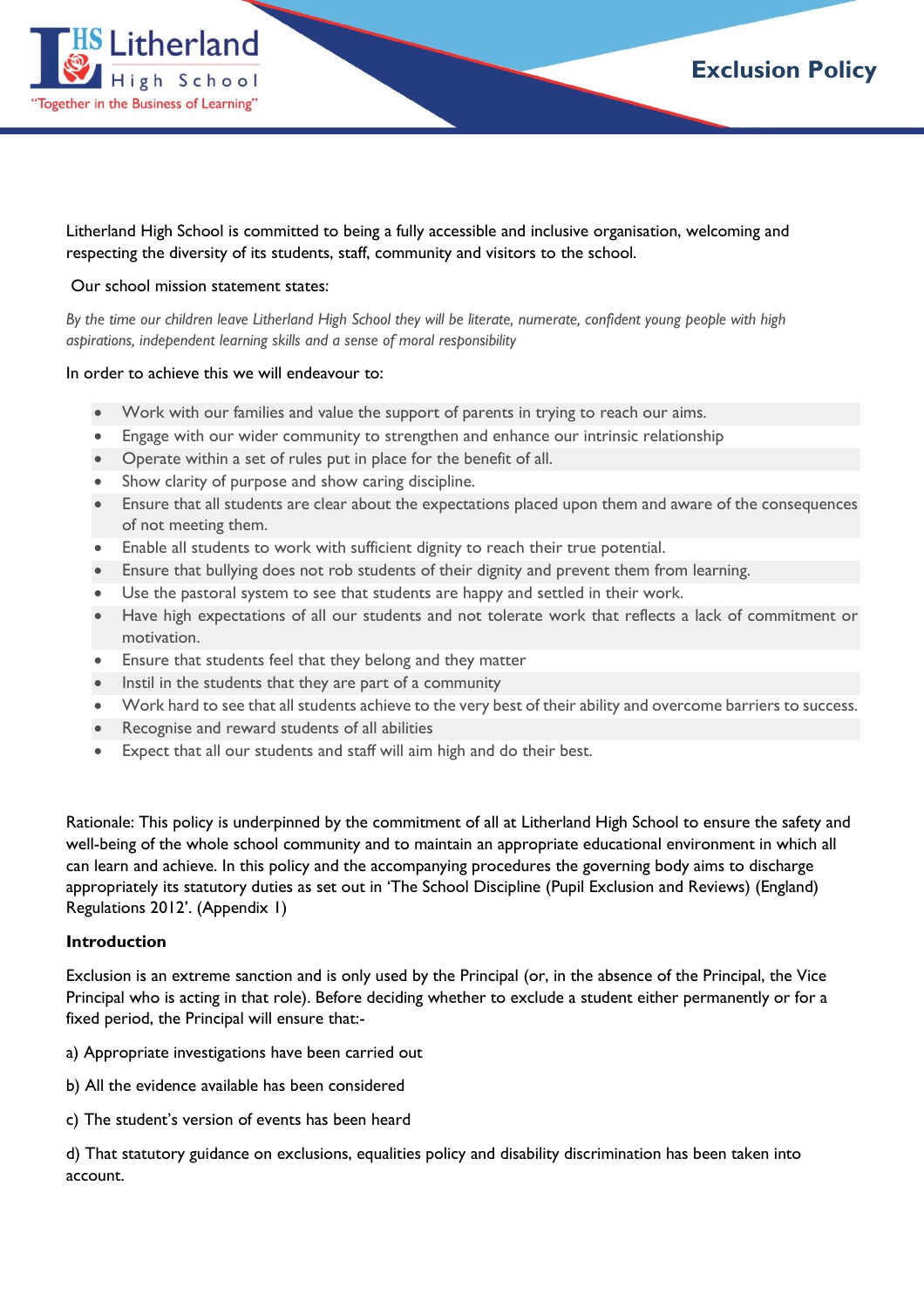Having considered these matters the Principal will make a decision on exclusion based on the balance of probabilities established. In reaching a decision, the Principal, or Vice Principal will look at each case on its own merits and avoid a tariff system, ie, fixing a standard penalty for a particular action, as unfair and inappropriate.

Exclusion, whether fixed term or permanent may be used for any of the following, all of which constitute examples of unacceptable conduct, and are infringements of the School's Behaviour for Learning Policy:

- Verbal abuse to staff and others
- Verbal abuse to student
- Physical abuse to/attack on staff
- Physical abuse to/attack on student
- Sexually abusive language and/or behaviour
- Indecent behaviour
- Damage to property
- Use of illegal drugs or other substances including supplying
- Theft
- Serious actual or threatened violence against another student or a member of staff.
- Use of racist/homophobic language towards staff or students
- Carrying an offensive weapon
- Arson
- Unacceptable behaviour which has previously been reported and for which School sanctions and other interventions have not been successful in modifying the student's behaviour.
- This is not an exhaustive list and there may be other situations where the Principal makes the judgment that exclusion is an appropriate sanction. Exclusions can be either fixed term or permanent.

## **Fixed Term exclusion**

A student will not be excluded for a period that exceeds 45 days in any one school year

 The school will make every effort to inform parents of a fixed term exclusion before the end of the school session (the school office closes at 4:30pm) by telephone, email or text

This will be followed up in all cases with a letter

 Parents will be informed of the length of the exclusion, the reasons for the exclusion and their rights, including their right to make representations and who to contact if they wish to make representations about the exclusion

 When a student is required to be at home, parents/carers will be advised that the student is not allowed on the school premises, and that daytime supervision is their responsibility, as parents/carers

 The letter will also make clear the date and time when the student should return to school for a reintegration meeting

 The school will continue to provide education for all students on fixed term exclusion and mark the work that is completed and returned to school

 The school will plan the return and reintegration into school after fixed term exclusions with parents and students

 According to Department for Education guidance school is obliged to provide full time education from the sixth day of any period of fixed term exclusion of six days or longer

 The school will consult with the LA officers for any exclusion of more than five days in order that appropriate full time education is arranged.